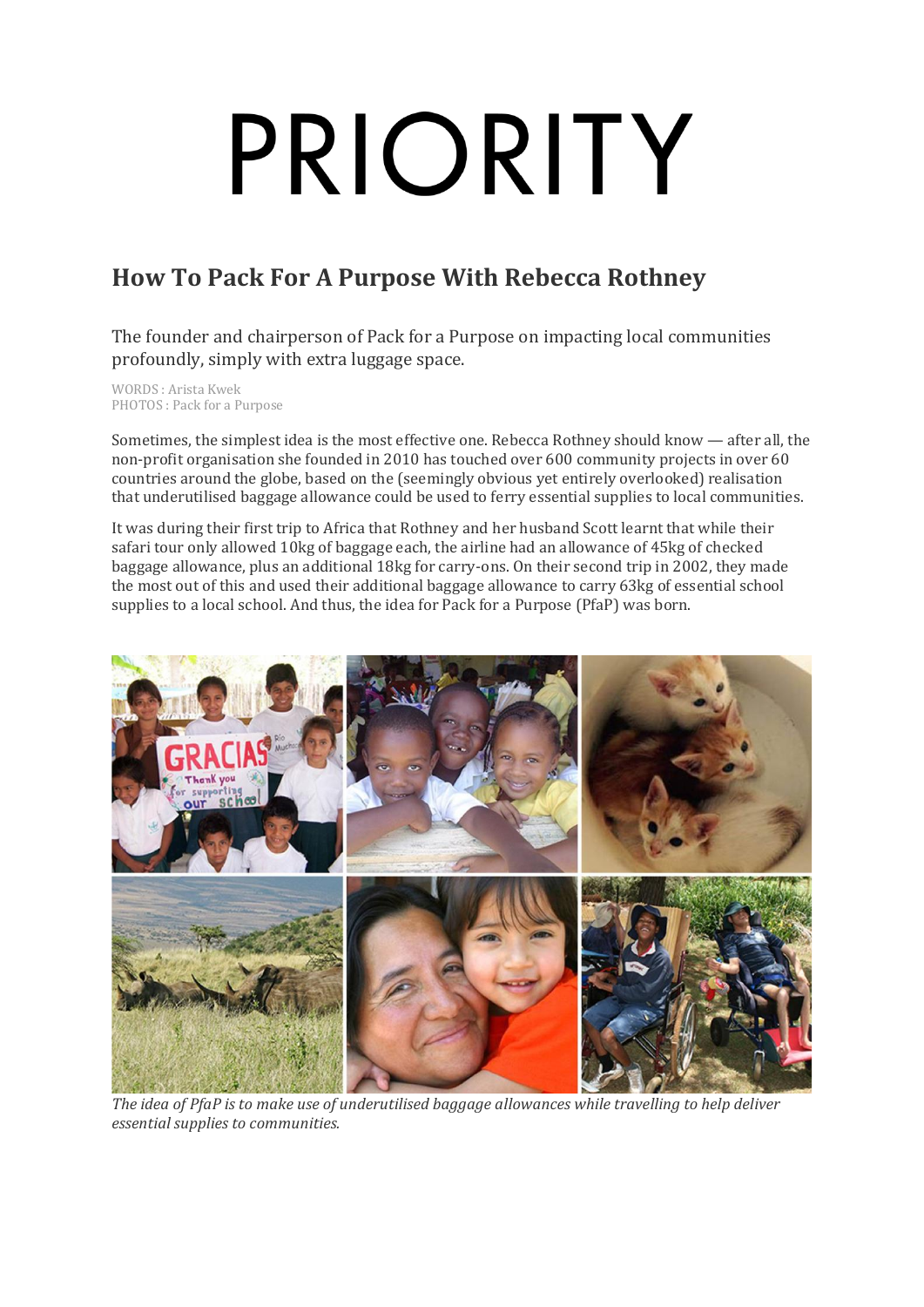Today, the non-profit organisation connects travellers with local community projects by way of having travellers donate useful and relevant goods to these communities. All a traveller has to do is visit PfaP's [website](https://www.packforapurpose.org/participate/as-a-traveler/) before their trip, select a destination, pick a tour operator or accommodation and the corresponding community projects they support, save some baggage allowance for packing supplies from the list of items required by the community, and drop these supplies off with the tour operator or accommodation. These supplies will then be directly delivered to the community.



*Rebecca and Scott with their guide Thomas, at Lewa Wildlife Conservancy, in 2008.*

Besides making it logistically easy for travellers to make a difference around the world, PfaP's model also rightly prioritises the unique needs of each community by having travellers pack only what each community requires, which circumvents problems such as waste.

It's no wonder that Rothney, who is based in North Carolina, was awarded the National Geographic Traveler of the Year in 2014, and has continually touched the hearts and lives of local communities and global travellers with the earnest work she does through PfaP.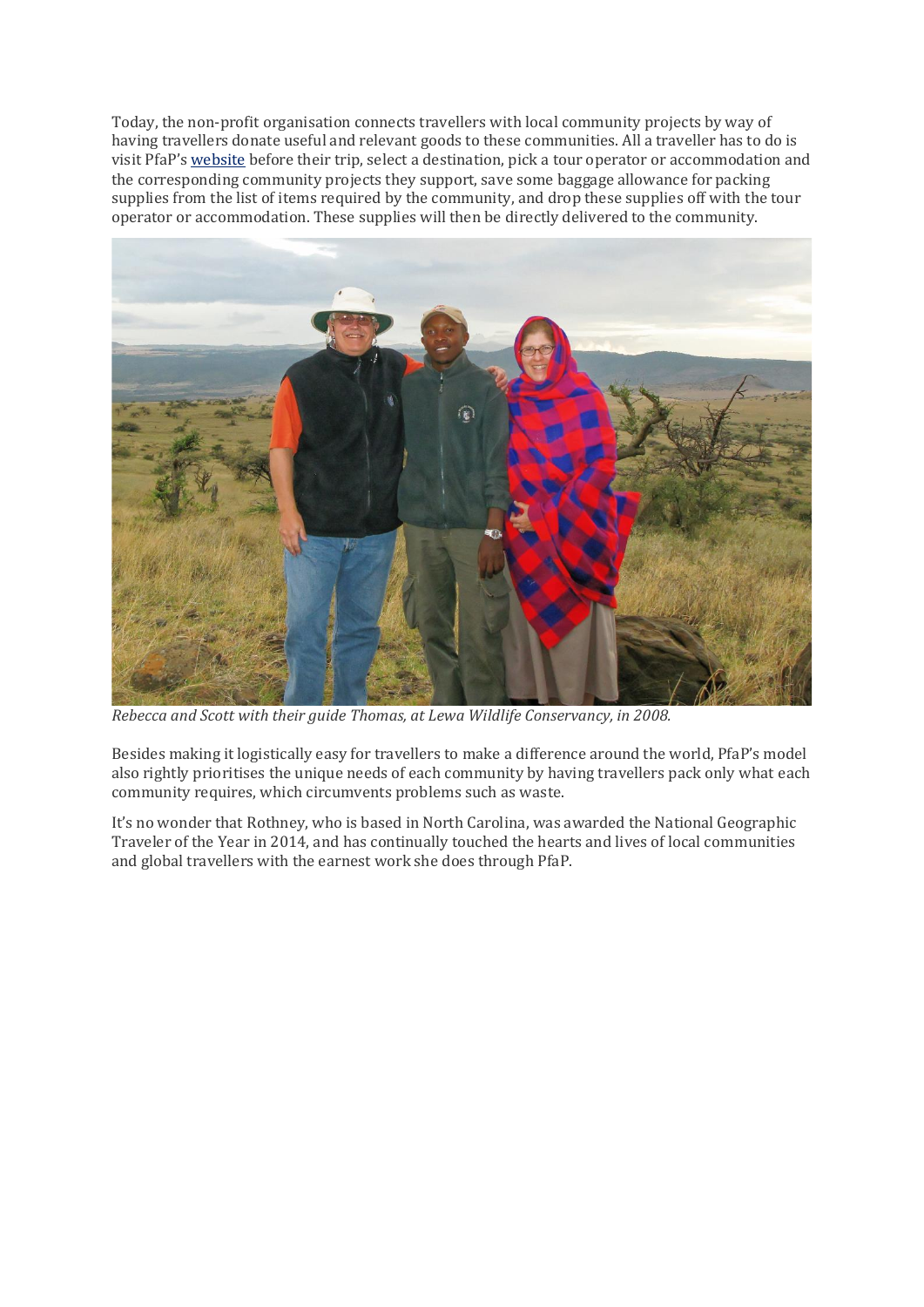**You were a teacher and entrepreneur before starting PfaP. What were some lessons from those earlier parts of your life that you took going into PfaP?**



*Rebecca Rothney and her husband Scott Rothney, 2021.*

To ensure success in the classroom, you need to be able to communicate information in the most effective manner for each student. [That is why] each project on our website lists specific needs sent to us by the community so travellers can make informed decisions. As an entrepreneur, I understood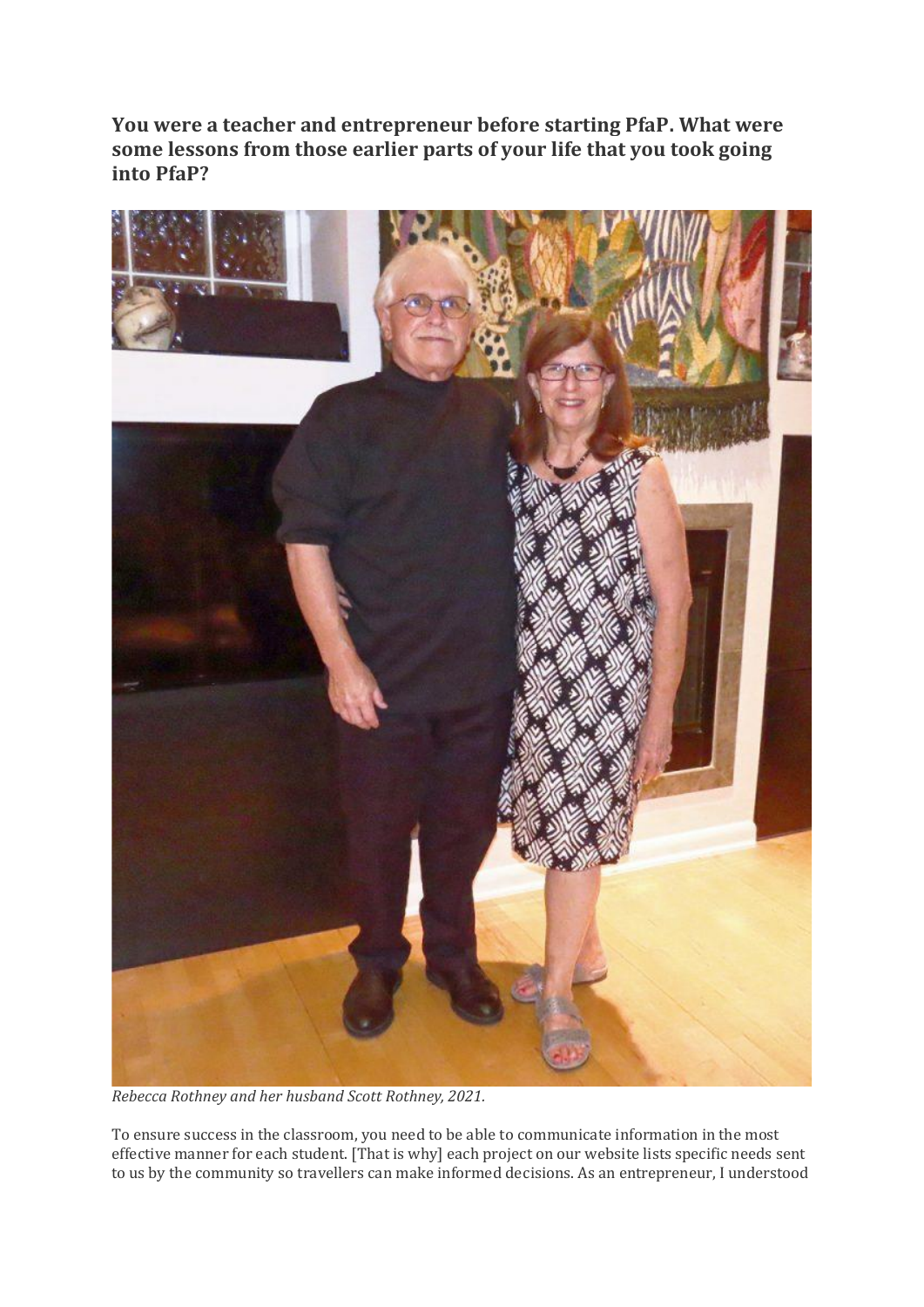from the beginning that your word means everything. I also learned, as a Nordstrom vendor supplying handmade cufflinks crafted using postage stamps, that commitments are sacrosanct and must be made with careful consideration. I also learned persistence is essential in reaching a goal.

#### **What were some of the thoughts running through your mind when you first decided to start PfaP?**

My mother believed that when you receive someone's hospitality, it is necessary to express your gratitude with a gift. It is important that the gift be useful to the host. She also believed that when you are part of a community, you must contribute to that community. Those were two of my inspirations for founding PfaP.



*Rebecca's mother, Joan Jacobson.*

Another inspiration was the lack of resources I experienced as a teacher 45 years ago in North Carolina. I thought if it was that difficult for me, it must also be difficult for other teachers.

As a traveller, I know logistics can be difficult. I wanted to be sure that my idea would eliminate logistics for the traveller. Three of my favourite words are: simple, easy, and effective. These were the adjectives I focused on when creating PfaP.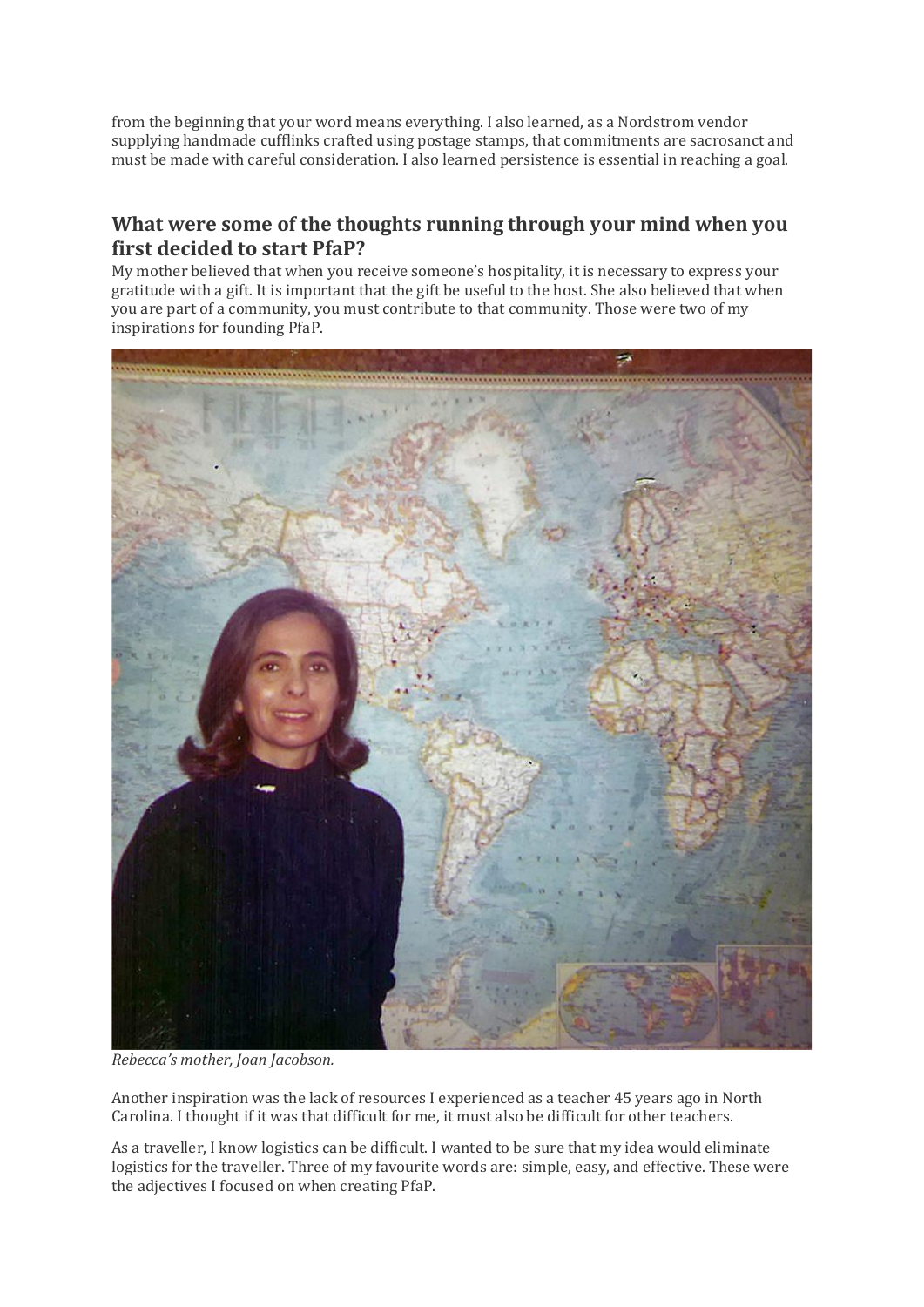## **What has been the most rewarding, and conversely, most challenging parts in starting PfaP and keeping it going?**

The most rewarding part has been the amazing, talented, and generous people I have met who donate their time to create and sustain PfaP. Without this community of caring and committed volunteers to support my idea, PfaP would never have come to fruition. Many of the interns and other volunteers who have worked here have become friends, enriching my life exponentially.



When I founded PfaP I believed that text was only found in a book, that blackberries belonged in a cobbler, and I would only "spreadsheets" on a bed! Clearly, I was going to need major assistance to make my idea a reality. I believe I may have been a Lego piece in a previous life because one of my greatest skills is making connections. I tell my interns, "If you don't ask, no one can say yes". I use that mantra daily. Finally, I do make amazing chocolate chip cookies, which is how I've "paid" my volunteers for the last 10 years.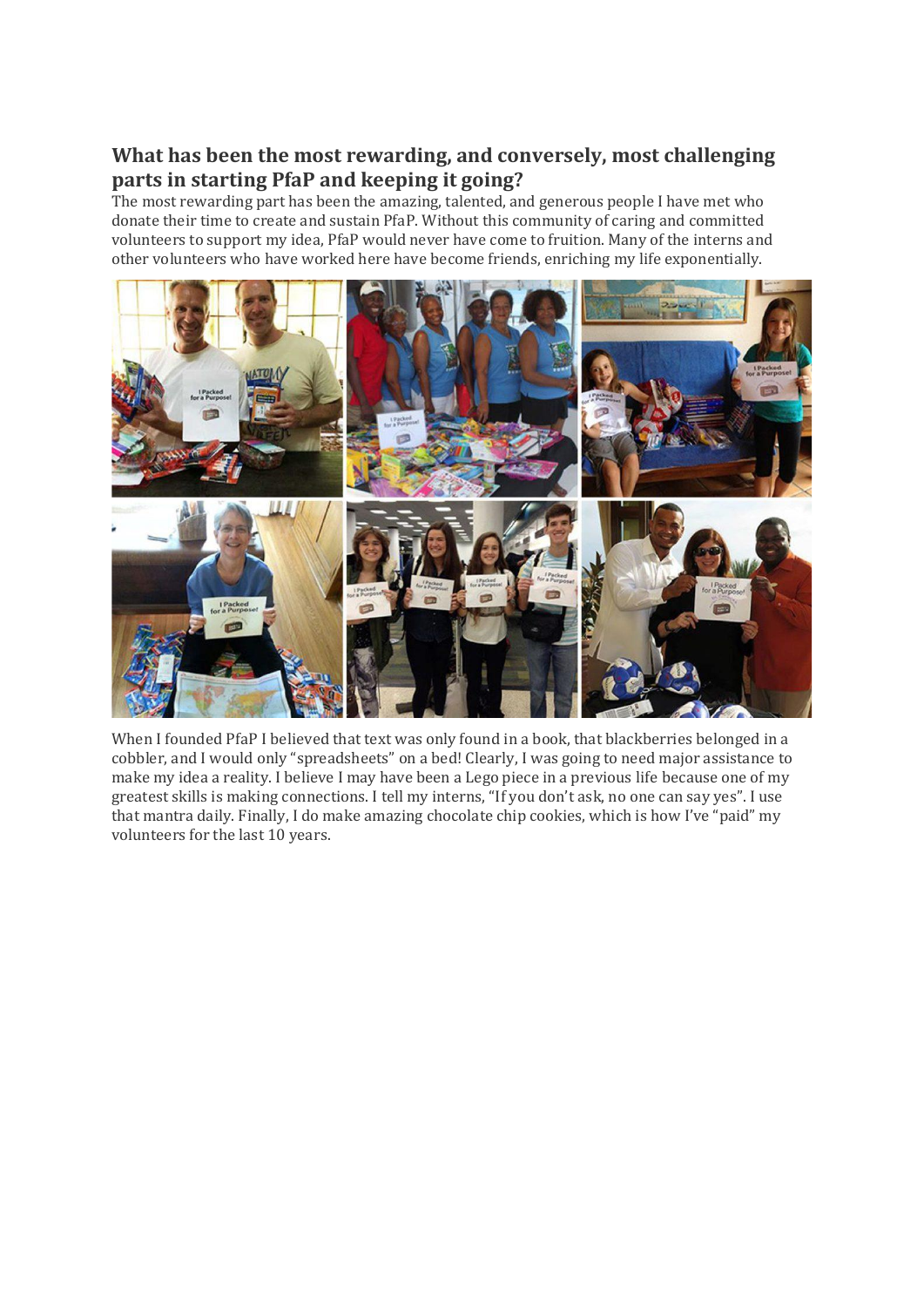

*Most Amazing Volunteer Award created by Rebecca.*

The most challenging part for the last 10 years has been trying to secure funding so we can move from an all-volunteer organisation to a truly sustainable organisation. Fortunately, for our model, a staff of two full time employees would enable us to increase our global impact significantly.

#### **PfaP is notable in the sense that the initiative is deeply respectful of local communities — e.g. travellers are not encouraged to directly visit the**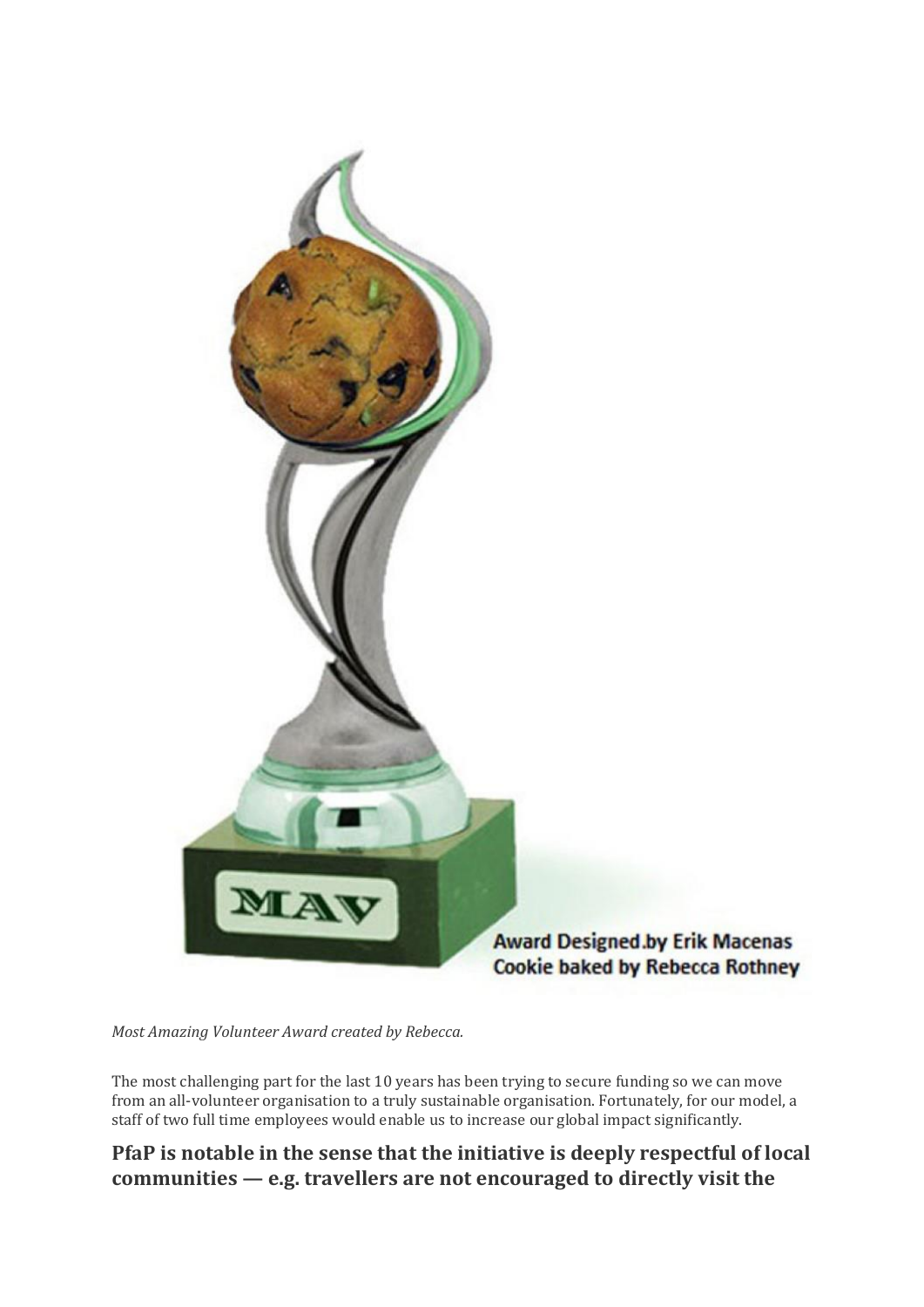### **projects unannounced. Why is this so important for organisations helping local communities to keep in mind?**

I believe the people in charge of local community projects are best able to decide if visitors will benefit a community project. We encourage travellers who wish to visit a project to communicate directly with the local participant so they can determine if it is desirable and/or possible.

#### **Most people just think of travelling as just visiting a destination. But why do you think travellers have so much potential to make a difference in the local communities in which they visit?**

I know that even though a stethoscope only weighs a kilo, it can touch 10,000 hearts. I know in many countries one pencil becomes two, as a child will break it and share the other half. That is why I know travellers who "Pack for a Purpose" can make a difference in local communities.



*Clinic in Indonesia.*

## **What are three travel tips you would like to share with our readers?**

Having a flexible and positive attitude is essential. A curious and respectful mind is an asset. Expressing gratitude is always appreciated.

#### **What's next in the works for PfaP?**

To continue to grow the number of PfaP travellers, to increase the number of participants supporting community projects on our websites, and most importantly, to become a financially sustainable non-profit. Achieving a secure source of funding will allow us to transition from the founding stage to the sustainable stage of our NGO.